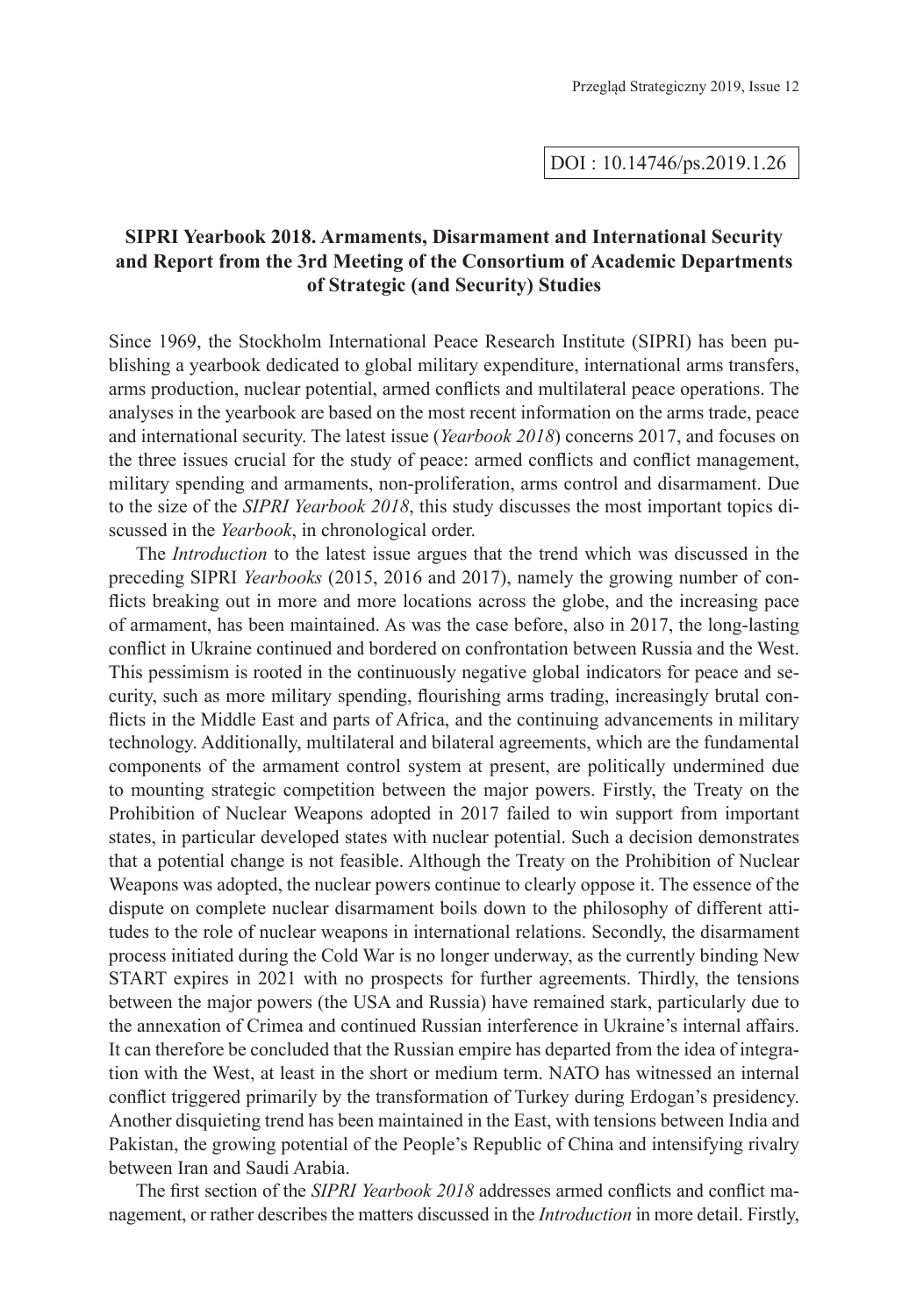the events in 2017 confirmed the reversal of the post-Cold War disarmament trend identified two years earlier. Additionally, conflicts entered urban areas increasing the civilian death toll by 42 percent compared to 2016. Explosive weapons killed more civilians than military. Forced displacements of civilians reached a record-breaking level of ca. 70 million persons. Food crises were reported in seven countries: Afghanistan, Central African Republic (CAR), Lebanon, Somalia, South Sudan, Syria and Yemen. Secondly, the political situation in the Americas is stabilizing, and in 2017 only Colombia was a stage of active conflict. However, political violence and organized crime failed to be controlled, especially in the largest Latin American cities. Thirdly, in Asia and Oceania alone, five countries were involved in armed conflicts: Afghanistan, India, Myanmar, Pakistan and the Philippines. The sources of those conflicts boil down to the activities of Islamic State, widespread violence and impunity for the security forces of selected countries, and maintaining armaments at a high level. The stabilization of the situation in Nepal and Sri Lanka was an optimistic indicator, at least in 2017. Fourthly, there were two armed conflicts in Eastern Europe: Ukraine and Nagorno-Karabakh (Armenia and Azerbaijan). Unresolved (inactive) conflicts continued on the territories of Cyprus, Georgia (Abkhazia and South Ossetia), Moldova (Transnistria) and Kosovo. West European countries continued their counter-terrorism policy. Fifthly, seven conflicts could be found in the Middle East and North Africa: Egypt, Iraq, Israel and Palestine, Libya, Syria, Turkey and Yemen. The vast majority of them were interconnected through regional powers, as well as external actors. The conflicts were the aftermath of the Arab Spring, a result of regional rivalry between Saudi Arabia and Iran, and of an attempt to revive Islamic State. In Egypt, human rights have not been marginalized to such an extent for decades, and tensions were rising in Sinai. Iraqi authorities faced the challenge of the reconstruction (civilization) of territories once held by Islamic State, especially around Mosul, and of the reconciliation of three very different communities: Shia, Kurdish and Sunni. The war in Syria led to over half of its population being displaced, and 6.5 million were at risk of acute food insecurity, as was the case in Yemen, where Saudi Arabia's actions resulted in 17 million people (60% of the population) facing food insecurity. Sixthly, in Sub-Saharan Africa, armed conflicts were active in Mali, Nigeria, Central African Republic, Democratic Republic of Congo, Ethiopia, Somalia and South Sudan. Burundi, Cameroon, Gambia, Kenya, Lesotho, Sudan and Zimbabwe experienced post-war tensions. Events in 2018 confirmed the observation that continued antagonisms were triggered by supranational entities (Islamist groups, criminal networks or armed groups) fueling hatred in people living in extreme poverty, economic instability or corruption, and by the internationalization of the counter-terrorist combat in Africa conducted by France and the United States. Sixthly, in contrast to 2016, 2017 was a hectic year for peacekeeping operations, due to the increased dynamics of stabilization operations. Interestingly, the role of the United Nations was slowly but consistently reducing (a year on year decrease of personnel involved in peacekeeping operations by 7.6%) in favor of other entities (a 2.3% increase in non-UN personnel). The number of peacekeeping operations increased to 63 in 2017, one more than in 2016, but the involvement of regional economic communities in Africa increased significantly. This was mainly due to their reluctance to adopt solutions imposed by the UN under the peace agenda, according to which increased attention is given to political processes taking place in African countries, peace-building and conflict prevention. The extent of the national sovereignty of the host state of peacekeeping operations became increasingly disputable. Additionally, some countries, such as Burundi, the Democratic Republic of the Congo and South Sudan, favored specific assistance, especially military assi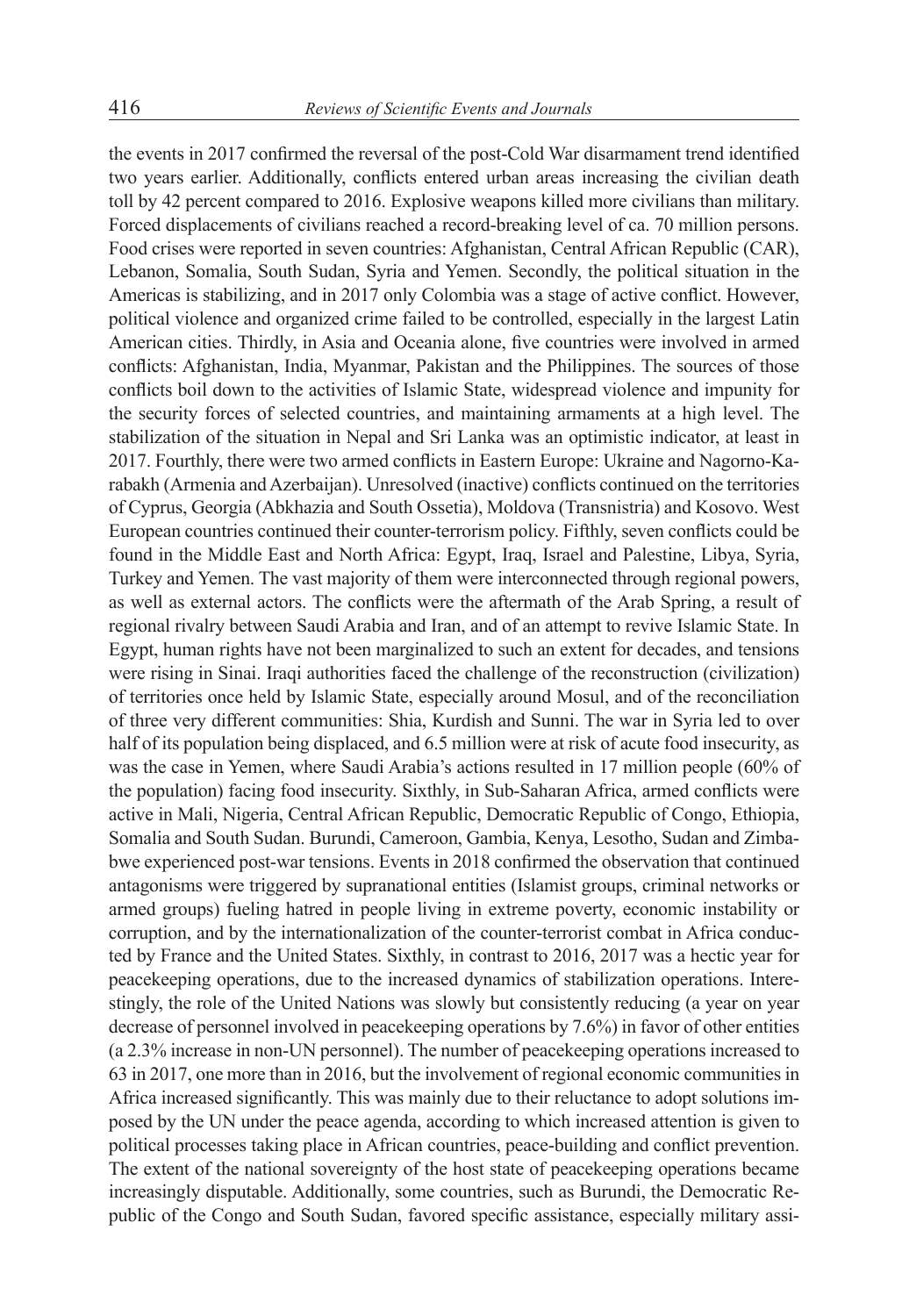stance, and wanted to decide for themselves on the deployment of peacekeeping forces. In 2017, the number of attacks on UN personnel increased suddenly, revealing an inability to respond quickly to such threats. The overall marginalization of United Nations activities is further strengthened by US President Donald Trump, who undermined the sustainability and predictability of financing peacekeeping operations in Africa. The withdrawal of the main international actor, accompanied by the increased dynamics of events, raises the question of whether the UN can do more for less now.

The second section of the *SIPRI Yearbook 2018* addresses the issues of military expenditure and armaments. It is stressed at the beginning that, in 2017, it amounted to \$1.7 trillion, equivalent to 2.2 percent of global GDP or \$230 per person. Whereas the global increase was 1.1 percent in real terms, it was regionally diverse. Military expenditure in North America fell for the seventh consecutive year (0.2% year on year), while in Eastern Asia it continued to rise for the 23rd year in succession (4.1% year on year). In Western Europe, spending increased for the third consecutive year (1.7% year on year), while in Africa, Central America, the Caribbean and Eastern Europe military spending was lower. Military budgets in the Middle East and South America were higher due to the political situation there. The United States retained their leading position (\$610 billion in 2017), China was second (\$229 billion in 2017) and Saudi Arabia third (\$69.4 billion). Russia's military spending fell by a considerable 20 percent compared to 2016, to \$66.3 billion, making it the fourth largest spender in 2017. The latter illustrates the strong interrelation between armament and oil and gas prices. A similar correlation can be seen in Algeria, Angola, Azerbaijan, Ecuador, Iran, Iraq, Kazakhstan, Kuwait, Mexico, Nigeria, Norway, Russia, Saudi Arabia, South Sudan and Venezuela. For these countries, military expenditure between 2014 and 2017 decreased by an average of 16 percent, but the price of oil dropped by over 45 percent. The difference was mostly funded through debt. Importantly, military expenditure transparency leaves much to be desired. There are countries (42 in 2017), including global powers (USA, China, Saudi Arabia and India) that have long failed to duly submit reports on their military spending.



**No. of submissions to the United Nations register of conventional arms (SIPRI Yearbook 2018, Summary: 8)**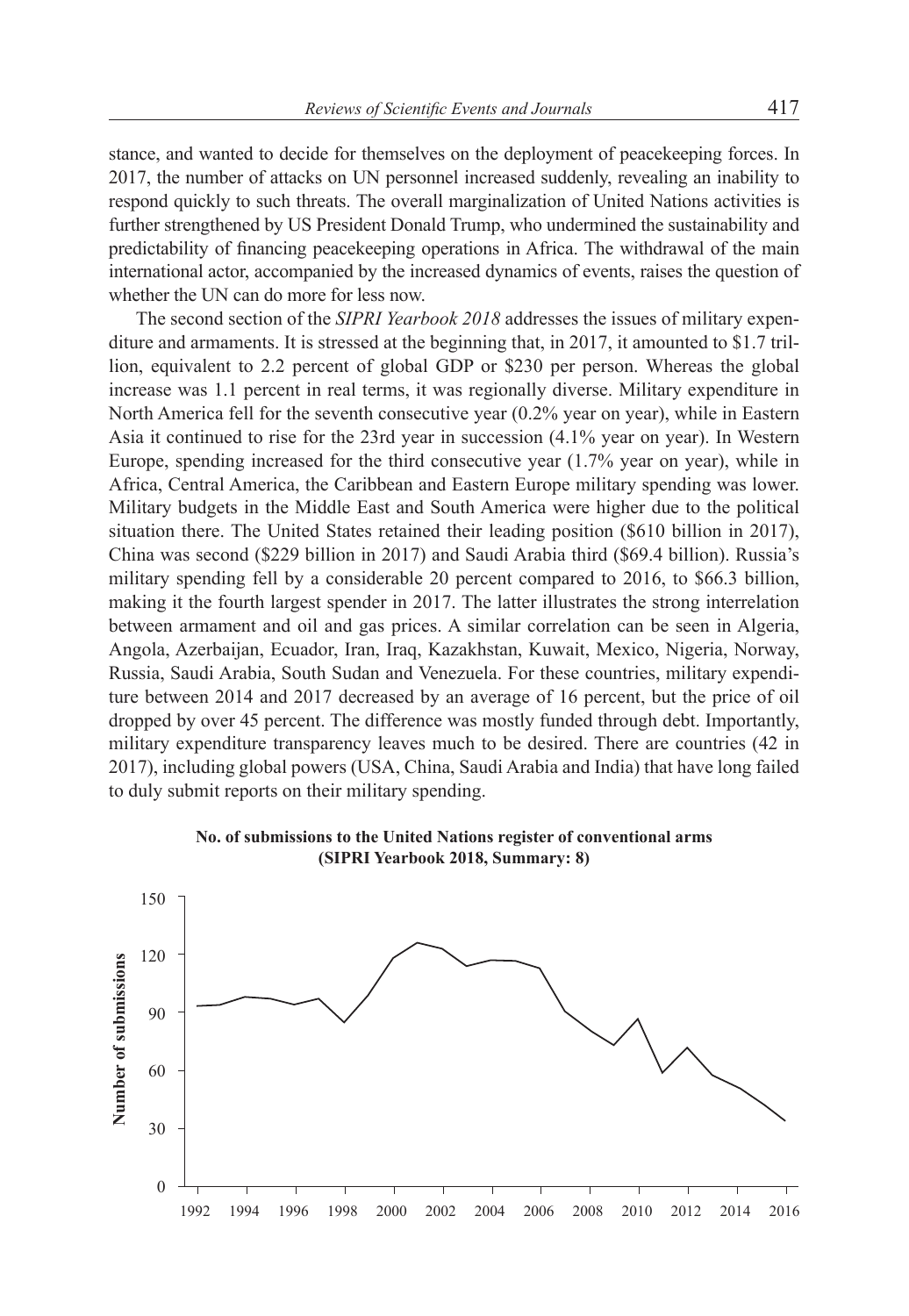Secondly, the upward trend in international transfers of conventional weapons was maintained in 2017, reaching its highest level since the end of the cold war. The five largest arms suppliers in 2013–17, namely the United States, Russia, France, Germany and China, accounted for 74 percent of the total global volume of exports of weapons. The top five arms importers (India, Saudi Arabia, Egypt, the United Arab Emirates and China) accounted for 35 percent of total arms imports. Importantly, the Middle East increased its purchase of conventional weapons by as much as 103 percent between 2008–12 and 2013–17, contrary to Europe (a decrease by 22 percent), the Americas (a decrease by 29%), and Africa (by 22 percent).





As is the case of military spending, the transparency in conventional arms transfers remains a concern. However, most of the states that have ratified the 2013 Arms Trade Treaty have met their obligation. The total value of the conventional arms trade between states amounted to \$88.4 billion (in 2016, which is the latest year for which data is available), but the total sales of the top 100 players in the armaments sector (excluding China) totaled almost \$375 billion (in 2016, which is the latest year for which data is available) marking the first year of increase since 2010. Thirdly, at the beginning of 2018, nine states formed the nuclear club (the United States, Russia, the United Kingdom, France, China, India, Pakistan, Israel and the Democratic People's Republic of Korea) possessing approximately 14,465 nuclear weapons, of which 3,750 were deployed with operational forces, and nearly 2,000 of which are kept in a state of high operational alert. Overall, inventories of nuclear weapons continue to decline, mainly due to the USA and Russia (which collectively account for approximately 92 percent of global nuclear weapons) reducing their strategic nuclear forces in line with the New START. Transparency concerning nuclear weapons leaves a lot to be desired: the USA, the UK and France have disclosed important information; Russia and China refuse to disclose details; India and Pakistan make statements about some of their missile tests; Israel has a policy of not commenting on the topic and North Korea provides no information whatsoever.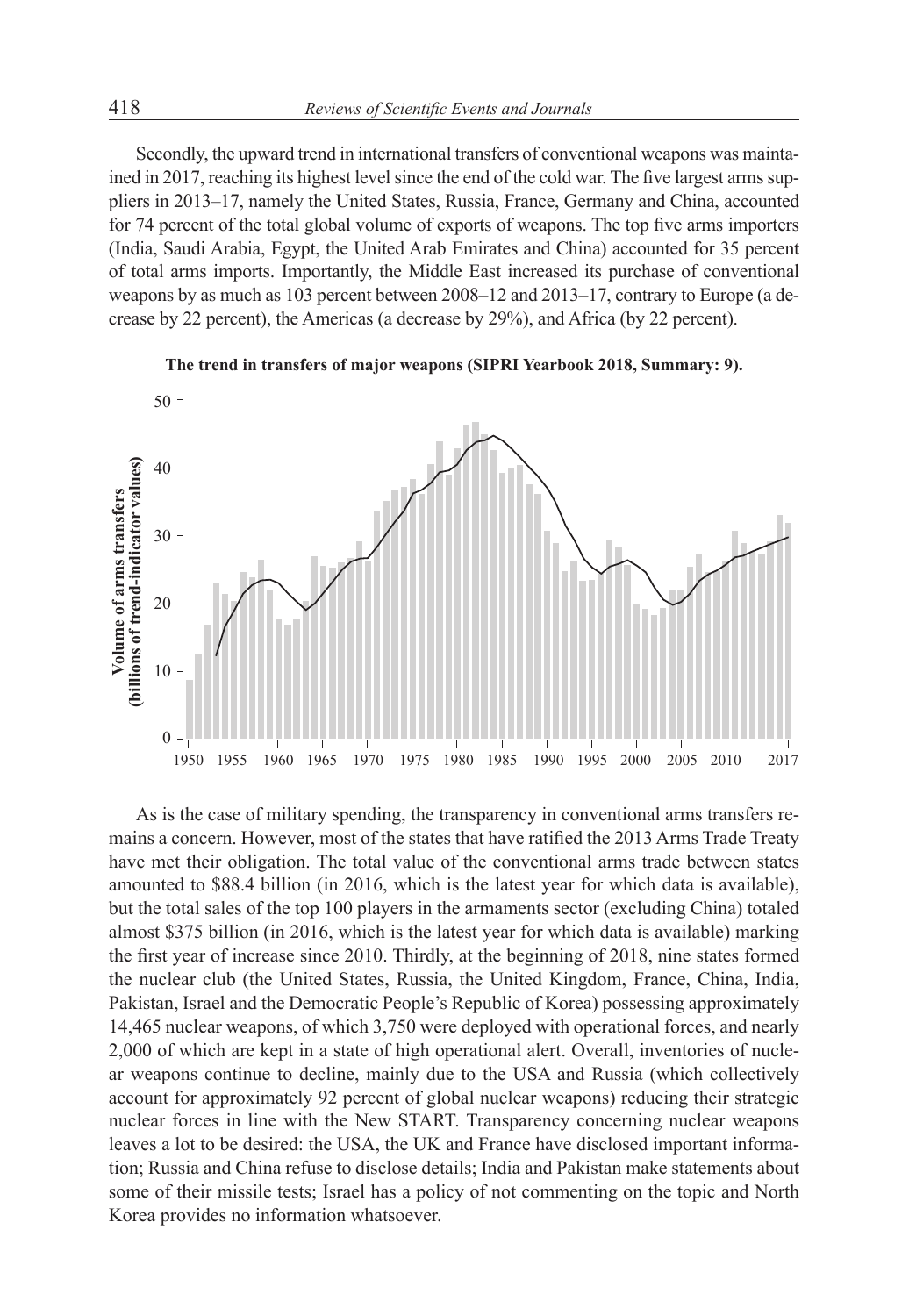The beginning of the final, third section of the *SIPRI Yearbook 2018* (non-proliferation, arms control and disarmament) emphasizes the core of the first Treaty on the Prohibition of Nuclear Weapons (TPNW). The treaty is the first legally binding international agreement to comprehensively prohibit nuclear weapons, with the ultimate goal of their total elimination. This is a response to the frustration of non-nuclear weapon states with the 1968 Treaty on the Non-Proliferation of Nuclear Weapons (NPT) being taken not seriously, even though they acknowledged that it would have no immediate impact on existing nuclear arsenals. Nevertheless, the process of the delegitimization and stigmatization of nuclear weapons has been initiated, which is particularly important in the face of the US's and Russia's reluctance to continue disarmament under the New START, which was strengthened by their conflict over the INF Treaty. Additionally, 2017 saw the intensification of work by the Conference on Disarmament, and the Security Council adopted three additional resolutions imposing new or extended sanctions on North Korea in response to its nuclear weapon and ballistic missile testing activities.

| Country      | <b>Deployed warheads</b> | <b>Other warheads</b> | <b>Total inventory</b> |
|--------------|--------------------------|-----------------------|------------------------|
| <b>USA</b>   | 1,750                    | 4,700                 | 6,450                  |
| Russia       | 1,600                    | 5,250                 | 6,850                  |
| UK           | 120                      | 95                    | 215                    |
| France       | 280                      | 20                    | 300                    |
| China        |                          | 280                   | 280                    |
| India        |                          | $130 - 140$           | $130 - 140$            |
| Pakistan     |                          | $140 - 150$           | $140 - 150$            |
| Israel       |                          | 80                    | 80                     |
| North Korea  |                          | $(10-20)$             | $(10-20)$              |
| <b>Total</b> | 3,750                    | 10,715                | 14,465                 |

**World nuclear forces in 2017 (SIPRI Yearbook 2018, Summary: 11)**

Secondly, in 2017, international community endeavored to explain the circumstances of chemical weapon use in Iraq and Syria. The UN Security Council failed to work out a compromise and the talks are most likely to continue next year. Russia, formerly the largest possessor of chemical weapons, completed the destruction of its stockpile in 2017, as required by the 1993 Chemical Weapons Convention (CWC). Towards the end of 2017, the annual Meeting of States Parties (MSP) to the 1972 Biological and Toxin Weapons Convention (BTWC) agreed a further agenda for the period 2018–2020. Thirdly, in 2017, conventional arms control measures were about expanding international humanitarian law. This encounters obstacles resulting, among other things, from the gaps in humanitarian arms control, international law and national regulations pertaining to disarmament. In 2017, negotiations to address the non-proliferation of conventional weapons continued within the framework of the 1981 Convention on Prohibitions or Restrictions on the Use of Certain Conventional Weapons which may be Deemed to be Excessively Injurious or to have Indiscriminate Effects (CCW Convention); the 1997 Convention on the Prohibition of the Use, Stockpiling, Production, and Transfer of Anti-Personnel Mines and on their Destruction (APM Convention); and the 2008 Convention on Cluster Munitions (CCM). After Afghanistan and Lebanon joined, the total number of states parties grew to 125. In 2017, work began on new regulations for new or emerging technologies, including lethal autonomous weapon systems (LAWS). For the first time, these discussions took place in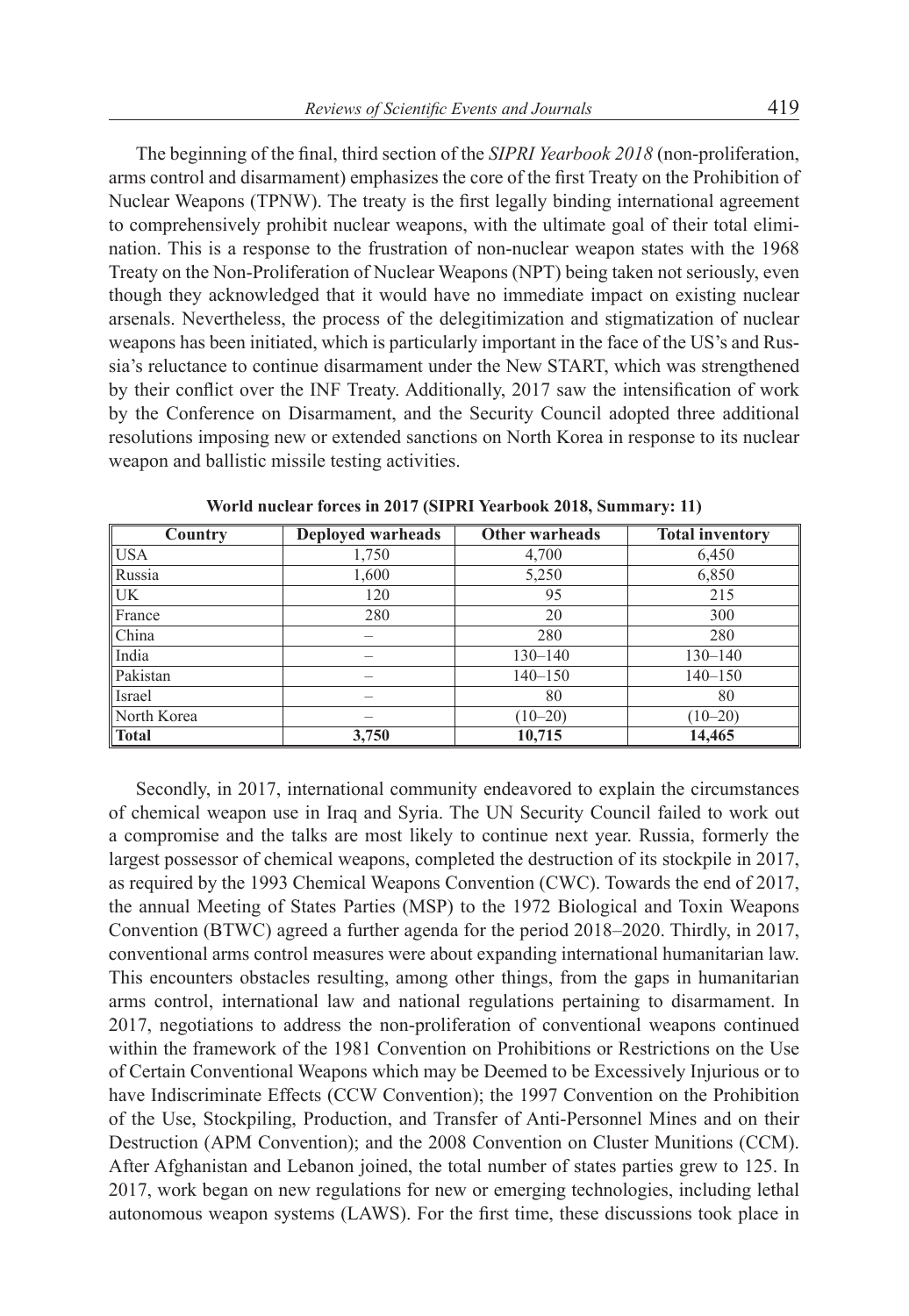the format of a Group of Governmental Experts (GGE), and addressed the description of systems under consideration and the implications of human–machine interaction. The issue of the use of incendiary weapons and explosive weapons in populated areas, including the use of improvised explosive devices (IEDs) by non-state armed groups, failed to generate new concrete outcomes. The main reason for the lack of consensus was the insufficient number of meetings, further compounded by the fact that come of them were cancelled due to a lack of funding. States parties agreed to discuss both issues further in 2018. As concerns the issue of anti-personnel mines, on the one hand, Sri Lanka and Palestine became the 163rd and 164th states parties to the APM Convention, and Algeria and Mozambique declared themselves free of landmines (nevertheless, 57 states and 4 other areas remained contaminated by mines). On the other one, in 2016 (the most recent data available), global casualties from APMs were at their highest level since 1999, largely as a result of the armed conflicts in Afghanistan, Libya, Ukraine and Yemen. Benin and Madagascar ratified the CCM in 2017, bringing the total number of states parties to 102. Unfortunately, cluster munitions continued to be used in Syria and Yemen. Fourthly, global, regional and multilateral efforts continued in 2017 to strengthen controls on the trade in conventional arms and dual-use items connected with conventional, biological, chemical and nuclear weapons and their delivery systems. The main focus was the development of control standards, promotion principles and implementation measures. The implementation of the 2013 Arms Trade Treaty (ATT) was impeded by tensions between states and non-governmental organizations (NGOs) supporting the treaty. The only solution for now is to report violations of international law to the United Nations, indicate gaps in embargoes, and emphasize the obsolescence of current control measures. The global trend of increasing military spending is working against the ATT, especially in Asia. The greatest concern is the low level of reporting and lack of financial transparency. Thirty-five arms embargoes were in force in 2017: 13 imposed by the UN, 21 by the European Union (EU) and 1 by the League of Arab States. The huge majority of these embargoes covered conventional arms, with the exception of the UN and EU embargoes on Iran and North Korea, and the EU embargo on Russia (dual-use items). 2017 abounded in violations, the scale of which was considerably larger than in the past (investigations by the UN repeatedly revealed large shipments of arms). One arms embargo was imposed in 2017 – on Venezuela. Fifthly, in 2017, trade control lists were updated for each multilateral export control regime – the Australia Group (AG), the Missile Technology Control Regime (MTCR), the Nuclear Suppliers Group (NSG) and the Wassenaar Arrangement on Export Controls for Conventional Arms and Dual-use Goods and Technologies (Wassenaar Arrangement, WA). The goal was to ensure the international community that the control lists continued to cover the often rapid advances in armaments (and account for goods, software and technology). Difficulties with admitting new regime members continued, as exemplified by the response from China and its allies to the admission of India as a WA member (2017) and AG member (beginning of 2018). Sixthly, the issue of intangible transfers of technology (ITT) was not solved in the context of technical data transfer (transfers of knowledge and technical assistance). The main reason for that is the significant compliance costs for companies and research institutes and a lack of knowledge of how to rationally regulate cloud computing and 3D printing.

The final section of the *SIPRI Yearbook 2018* traditionally features annexes (synthetic and chronological). The text of the report is available on https://www.sipri.org/ yearbook/2018.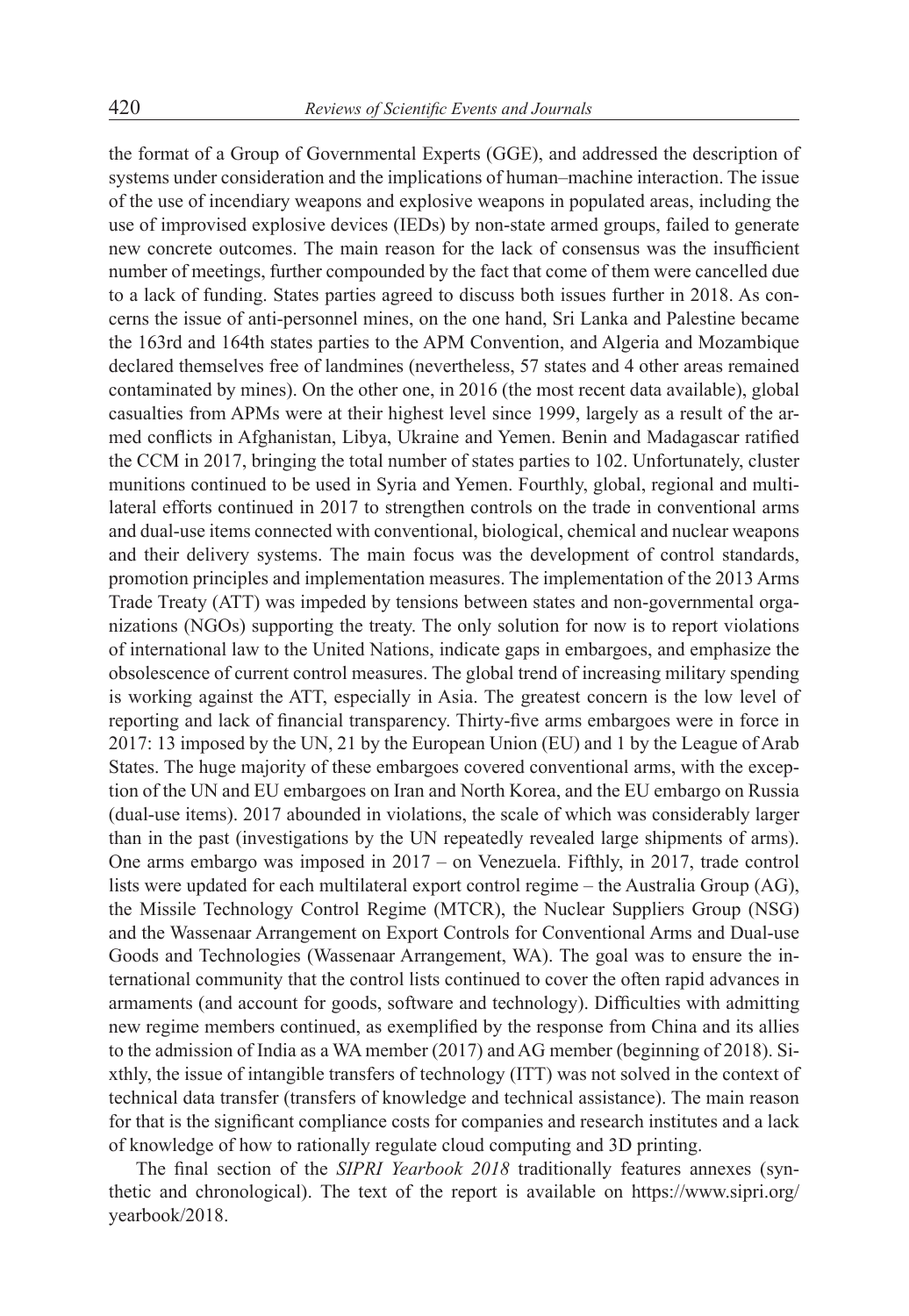The issues addressed in SIPRI 2018 were partly discussed at the 3rd Meeting of the Consortium of Academic Departments of Strategic (and Security) Studies.

\* \* \*

## **Report from the 3rd Meeting of the Consortium of Academic Departments of Strategic (and Security) Studies**

On May 17, 2019, the 3rd Meeting of the Consortium of Academic Departments of Strategic (and Security) Studies took place at the Institute of Political Science and International Relations at the Faculty of International and Political Studies of the Jagiellonian University in Kraków. The speakers, moderators and guests were welcomed by Professor Michał Chorośnicki and Professor Roman Kuźniar.

The speaker in the first panel, entitled "The 70th Anniversary of NATO – a Third Youth or a Swan Song", Professor Arkadiusz Domagała forecasted little or no NATO activity, due not so much to its potential, but to the weak political coherence within the alliance. "After the election of Donald Trump, NATO has become a toolbox of the US." The threat of the political decomposition of the Alliance is further aggravated by Turkey's behavior and the resistance of France and Germany regarding the amount of spending proposed by the American president. The second panelist, Professor Aleksander Głogowski pointed out that in Afghanistan the Alliance had failed to meet the goals set by its decision-makers, which means that it would not continue stabilization activities in the short and medium term. Stabilization effects had not been achieved, despite extensive military action; in particular chaos still reigned and Taliban influence had not been marginalized in Afghanistan. "Outside its target area, NATO will rather implement stabilization tasks after natural disasters, as in Pakistan in 2006." In conclusion, the speaker reminded the audience of the absence of specific provisions under Article 5 and warned about the potential absence of military assistance from the Alliance. Professor Marek Madej also mentioned the difficulties of political cohesion, but he acknowledged the stronger military cohesion of NATO (Wales 2014, Warsaw 2016, Brussels 2018). He observed that NATO strategy was updated every 10 years, but at present, when the time had come for the next update, no talks were even being held. The Alliance should be seen as an entity of regional (European) rather than global security, especially after the bad experience in Afghanistan. The speaker was against treating NATO as a major peacemaker. In his opinion, Russia is the secondary opponent, after the PRC. At the end, he added that the requirement of military spending at the level of 2% of respective national budgets had emerged during the presidency of Barack Obama, and Donald Trump was only enforcing earlier arrangements. The first panel was concluded with a few comments: Professor Stanisław Koziej spoke of the military significance and political weakness of NATO; Professor Roman Kuźniar indicated that the American presence had a calming effect in the region; Professor Andrzej Mania argued that the lack of a strategy in NATO was not unnatural, because it is the Americans, Chinese or Russians who must have a strategy; Professor Michał Chorośnicki mentioned giving too much attention to tertiary details, such as the Suwalski isthmus; General Anatol Czaban indicated that NATO's potential exceeds that of Russia seventeen times, and that British submarines had been launched; and Dr. Maciej Magiera commented on the 'conservative revolution' in Europe and its consequences for institutional cohesion.